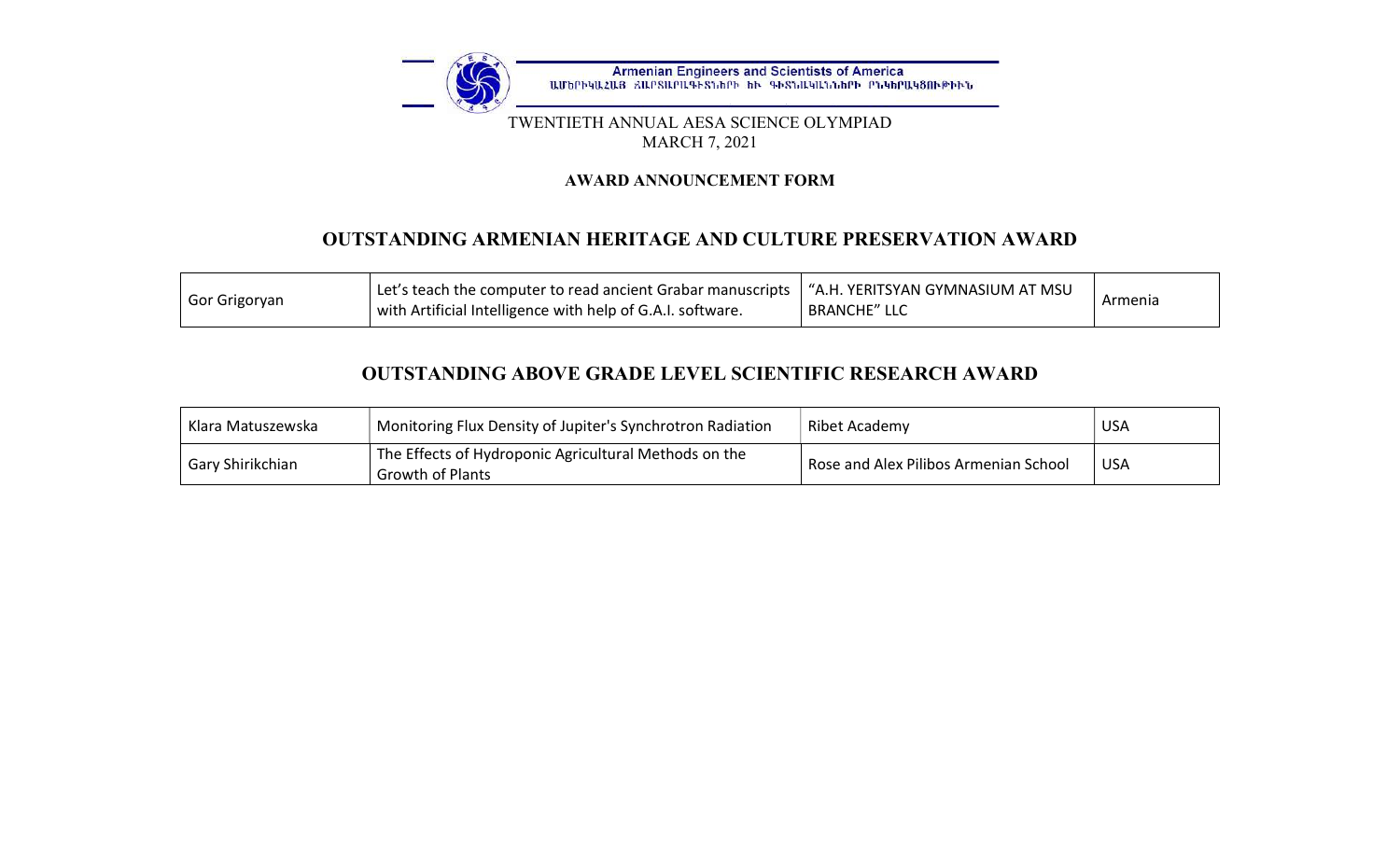

#### TWENTIETH ANNUAL AESA SCIENCE OLYMPIAD MARCH 7, 2021

### AWARD ANNOUNCEMENT FORM

## SENIOR PHYSICAL SCIENCES

| <b>Name Award</b>                                                               | <b>Student(s) Name(s)</b>                                   | <b>Project title</b>                                                               | <b>School</b>                                              | Country    |
|---------------------------------------------------------------------------------|-------------------------------------------------------------|------------------------------------------------------------------------------------|------------------------------------------------------------|------------|
| Zaven Akian and<br>Norman Sarafian Family<br>First Place Award                  | Suren Danielyan<br>Aghunik Shambaryan                       | SmartBot                                                                           | COAF SMART Center, Lori Region                             | Armenia    |
| Dr. Alex Gregorian and                                                          |                                                             |                                                                                    |                                                            |            |
| <b>Atoian Family Second</b>                                                     | Alec Mnatzakanian                                           | Wingin' It- The Effects of Camber                                                  | Clark Magnet High School                                   | <b>USA</b> |
| Place Award                                                                     |                                                             |                                                                                    |                                                            |            |
| Ms. Helen Dabaghian<br>and Alex Gregorian Third<br>Place Award                  | Vardan Simonyan<br>Siranush Aramyan                         | Alternative way to get paper                                                       | High school N1 city Hrazdan, Kotayk<br>region              | Armenia    |
| Peter Shirajian and<br>Bezdikian Family<br><b>Honorable Mention</b><br>Award    | Lendrush Hovhannisyan<br>David Ghazaryan<br>Armen Gasparyan | <b>Energy Generating Roofs</b>                                                     | V. Abrahamyan Secondary School,<br>Jrahovit, Ararat region | Armenia    |
| In the memory of Dr.<br>Chahen Khandjarian<br><b>Honorable Mention</b><br>Award | Daniel Shakaryan                                            | Investigating Newton's second law of motion using a<br>centripetal force apparatus | Hoover High School                                         | <b>USA</b> |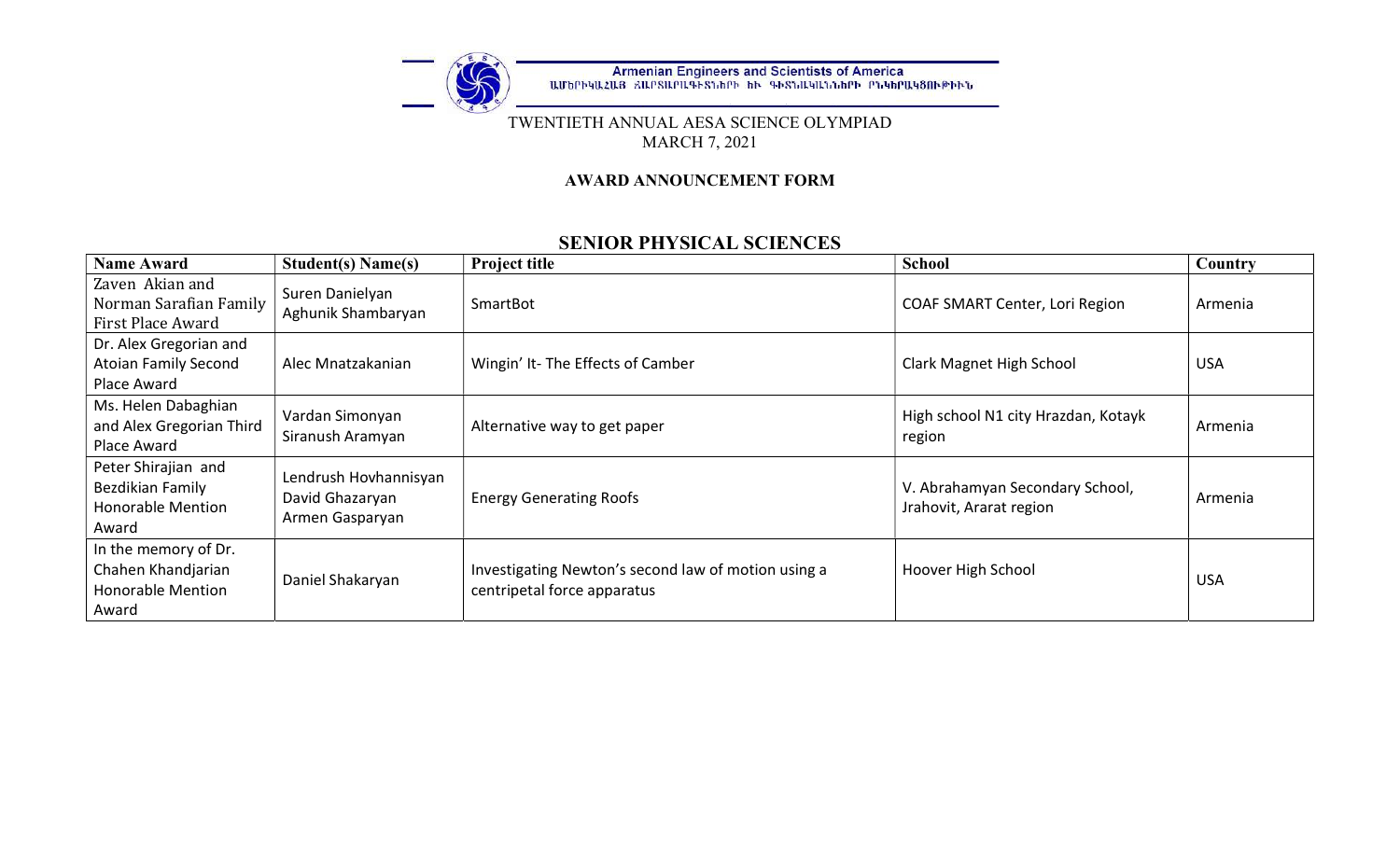

#### TWENTIETH ANNUAL AESA SCIENCE OLYMPIAD MARCH 7, 2021

### AWARD ANNOUNCEMENT FORM

## JUNIOR PHYSICAL SCIENCES

| <b>Name Award</b>                                                                  | <b>Student(s) Name(s)</b> | <b>Project title</b>                    | <b>School</b>                              | Country    |
|------------------------------------------------------------------------------------|---------------------------|-----------------------------------------|--------------------------------------------|------------|
| Ms. Helen Dabaghian<br>First Place Award                                           | Nareg Khashaki            | Intelligent COVID-19 Store Greeter      | Vahan & Anoush Chamlian Armenian<br>School | <b>USA</b> |
| Barkoudarian Second<br>Place Award                                                 | Nicole Hacopians          | How Fast Can You Go?                    | Vahan & Anoush Chamlian Armenian<br>School | <b>USA</b> |
| In the memory of<br>Melanie Oukhtens and<br>Dr. Vaughn Gregor Third<br>Place Award | Lillian Shamamian         | Measuring the Performance of Face Masks | Vahan & Anoush Chamlian Armenian<br>School | <b>USA</b> |
| Dr. Vrejouhi Darian<br><b>Honorable Mention</b><br>Award                           | Nancy Tanossian           | Solar Powered Dishwasher                | Armenian Sisters Academy                   | <b>USA</b> |
| Nazari Family and R. Mr.<br>Mnaskanyan Honorable<br><b>Mention Award</b>           | Michelle Zibdea           | <b>Most Moisturizing Lotion</b>         | AGBU Manoogian Demirdjian School           | <b>USA</b> |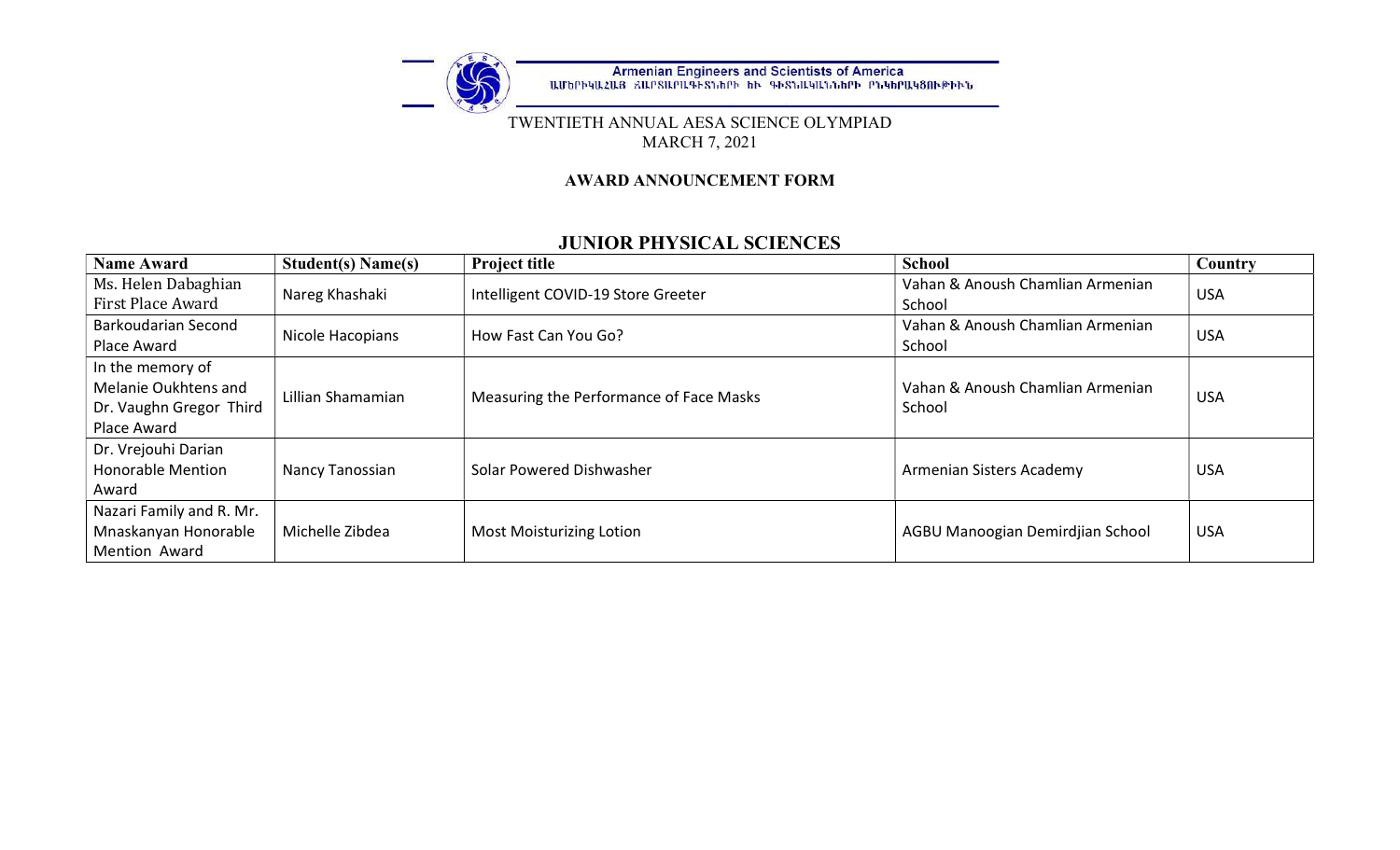

#### TWENTIETH ANNUAL AESA SCIENCE OLYMPIAD MARCH 7, 2021

### AWARD ANNOUNCEMENT FORM

## SENIOR LIFE SCIENCES

| <b>Name Award</b>       | <b>Student(s) Name(s)</b> | <b>Project title</b>                                       | <b>School</b>                         | Country |
|-------------------------|---------------------------|------------------------------------------------------------|---------------------------------------|---------|
| Dr. Emmanuel Aaron      | Anna Grigoryan            | phytoncides and their effect on food safety                | YSMU "Heratsi" High School, Yerevan   | Armenia |
| Shirajian First Place   |                           |                                                            |                                       |         |
| Award                   |                           |                                                            |                                       |         |
| Vanig Godoshian and     | Anna Papyana              | Genetic Polymorphism of Telomerase Components and the      | YSMU "Heratsi" High School, Yerevan   | Armenia |
| Abrahamian Second Place | Geghetsik Mnatsakanyan    | Risk of Schizophrenia                                      |                                       |         |
| Award                   |                           |                                                            |                                       |         |
| Dr. Agbabian and        | Mane Kurghinyan           | Production of biohydrogen using waste recycling            | YSMU "Heratsi" High School, Yerevan   | Armenia |
| Shahmirian Family Third | Sona Sargsyan             |                                                            |                                       |         |
| Place Award             |                           |                                                            |                                       |         |
| Kalayan and Oukhtens    | Eric Sardaryan            | The finding out of parasites in lizards' blood             | YSMU "Heratsi" High School, Yerevan   | Armenia |
| Family Honorable        | Ruben Khurshudyan         |                                                            |                                       |         |
| <b>Mention Award</b>    | Mher Sanosyan             |                                                            |                                       |         |
| Atoian and Abrahamian   | Nona Mesropyan            | <b>Biological Method of Control of Polymeric Materials</b> | "Pogrik Ishkhan" educational complex, | Armenia |
| Family Honorable        | Laura Ghazayan            |                                                            | Yerevan                               |         |
| <b>Mention Award</b>    | Hasmik Gharibyan          |                                                            |                                       |         |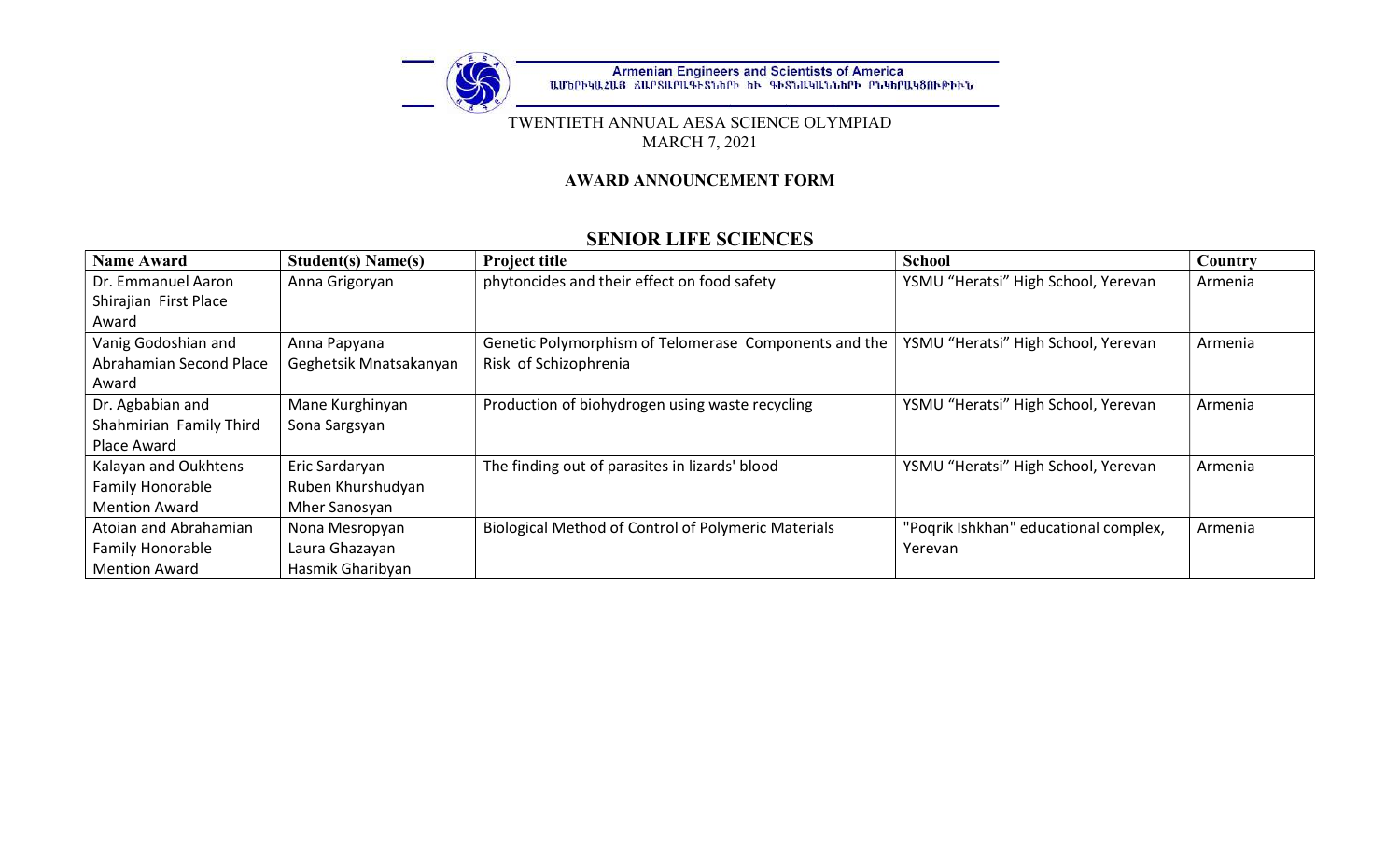

#### TWENTIETH ANNUAL AESA SCIENCE OLYMPIAD MARCH 7, 2021

### AWARD ANNOUNCEMENT FORM

## JUNIOR LIFE SCIENCES

|                          | <b>Student(s) Name(s)</b> | <b>Project title</b>                                      | <b>School</b>                    | Country    |
|--------------------------|---------------------------|-----------------------------------------------------------|----------------------------------|------------|
| Guevrekian Family First  | Isabelle Koutnouyan       | How Does Thyme Oil and Ambient Temperature Affect the     | Vahan & Anoush Chamlian Armenian | <b>USA</b> |
| Place Award              |                           | Shelf-Life of Milk?                                       | School                           |            |
| Norman and Sossie        | Nanar Shahinian           | Sweet But Fatal: The Effect of Different Sugar            | Vahan & Anoush Chamlian Armenian | <b>USA</b> |
| Sarafian Second Place    |                           | Concentrations on the Lifespan of Drosophila Melanogaster | School                           |            |
| Award                    |                           |                                                           |                                  |            |
| Dr. Svetlana Minassian   | Kaitlyn Baghdassarian     | Just "Passing" Through: Dissolving Kidney Stones          | Vahan & Anoush Chamlian Armenian | <b>USA</b> |
| Third Place Award        |                           |                                                           | School                           |            |
| Mr. Simon Guevrekian in  | Elin Asatourian           | Determining Whether Foods Contain Useful Nutrients        | Vahan & Anoush Chamlian Armenian | <b>USA</b> |
| the Memory of Mr.        |                           |                                                           | School                           |            |
| George Guevrekian        |                           |                                                           |                                  |            |
| <b>Honorable Mention</b> |                           |                                                           |                                  |            |
| Award                    |                           |                                                           |                                  |            |
| In the Memory of Harmik  | Amaras Elyaspoor          | Does the Biomass Used Affect the Biogas Created?          | Vahan & Anoush Chamlian Armenian | <b>USA</b> |
| Hovnanian Honorable      |                           |                                                           | School                           |            |
| <b>Mention Award</b>     |                           |                                                           |                                  |            |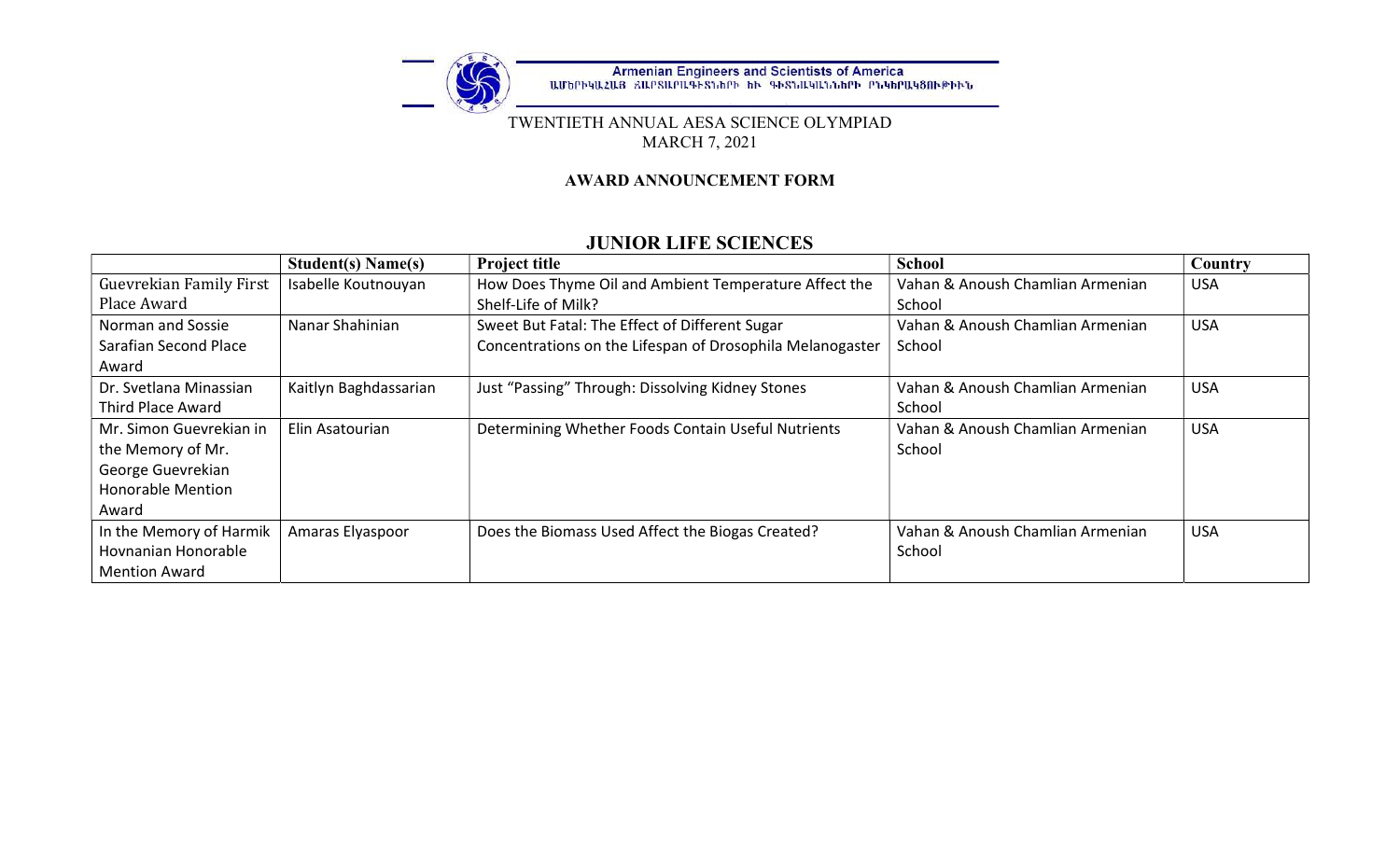

#### TWENTIETH ANNUAL AESA SCIENCE OLYMPIAD MARCH 7, 2021

#### AWARD ANNOUNCEMENT FORM

## COGNI CODER SPECIAL AWARDS

|               | Nancy Tanossian   Solar Powered Dishwasher                                                                   | Armenian Sisters Academy | USA I      |
|---------------|--------------------------------------------------------------------------------------------------------------|--------------------------|------------|
| Nicole Zibdea | Creating a Wearable wristband That Helps Track the Side Effects of Autism   AGBU Manoogian Demirdjian School |                          | <b>USA</b> |